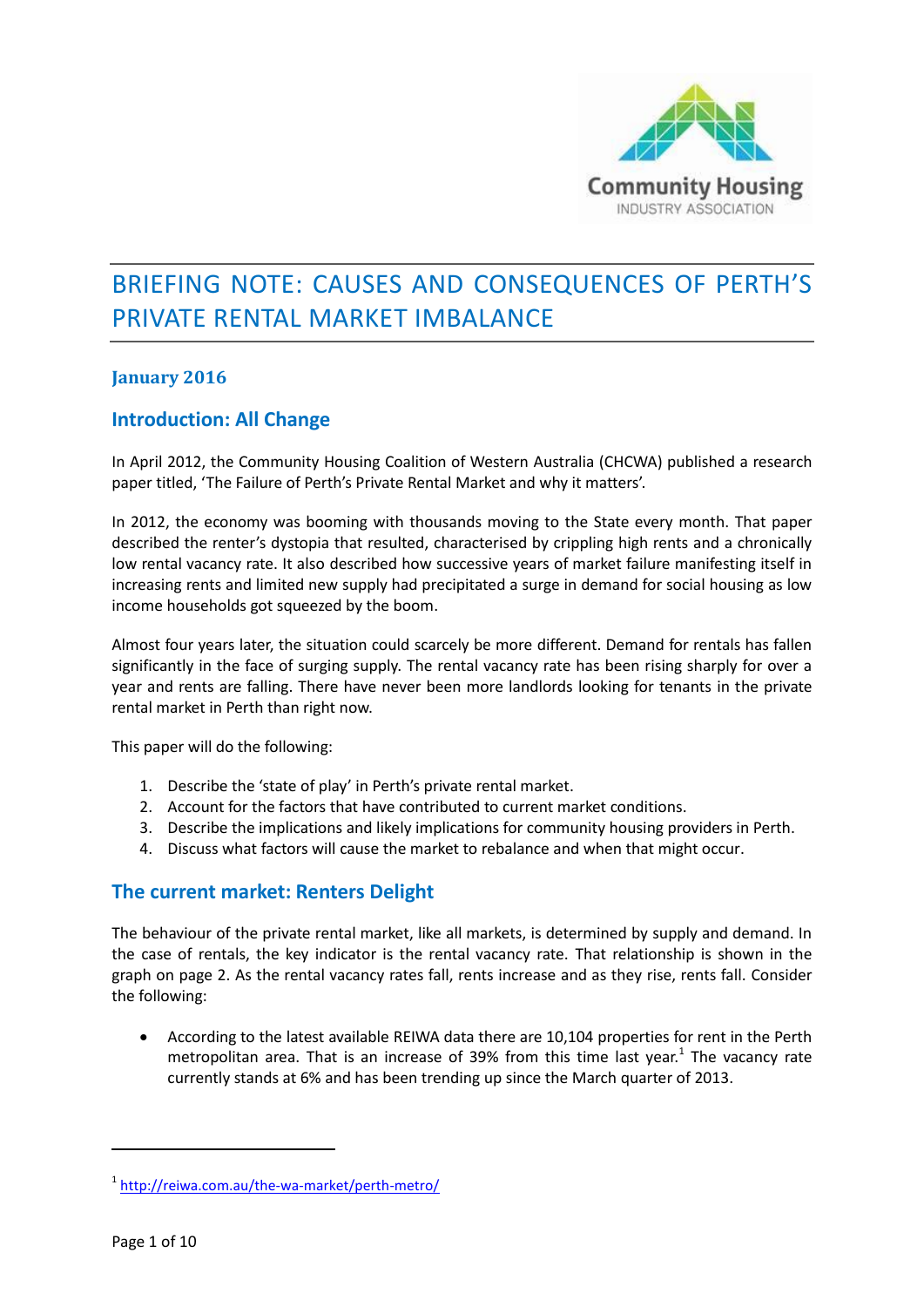

- According to REIWA data, the last time the vacant rate reached 6% was the September quarter of 1991. $^2$  Given the growth in the city since 1991 it is likely that there have never been so many properties for rent in Perth as right now.
- According to SQM research asking rents for houses are down 10.7% year on year and 23.6% from 3 years ago. Asking prices for units are down 10.4% year on year and 19.1% from 3 years ago.<sup>3</sup>



# **Why has the market turned in favour of renters?**

Again, it's a relatively straightforward interaction between supply and demand. During the last couple of years there has been a general deterioration in the economic fundamentals that influence demand at the same time as supply was surging. Specifically;

1. **Rising unemployment**: Driven mainly by the ongoing decline of the Mining and Resources Industry. The decline in the labour market is also evidenced by falling job vacancies in the State as measured by the Australian Bureau of Statistics (ABS). It should be noted that

<sup>&</sup>lt;sup>2</sup> Data provided to CHIA by REIWA by request.

<sup>&</sup>lt;sup>3</sup> <http://www.sqmresearch.com.au/weekly-rents.php?region=wa%3A%3APerth&type=c&t=1>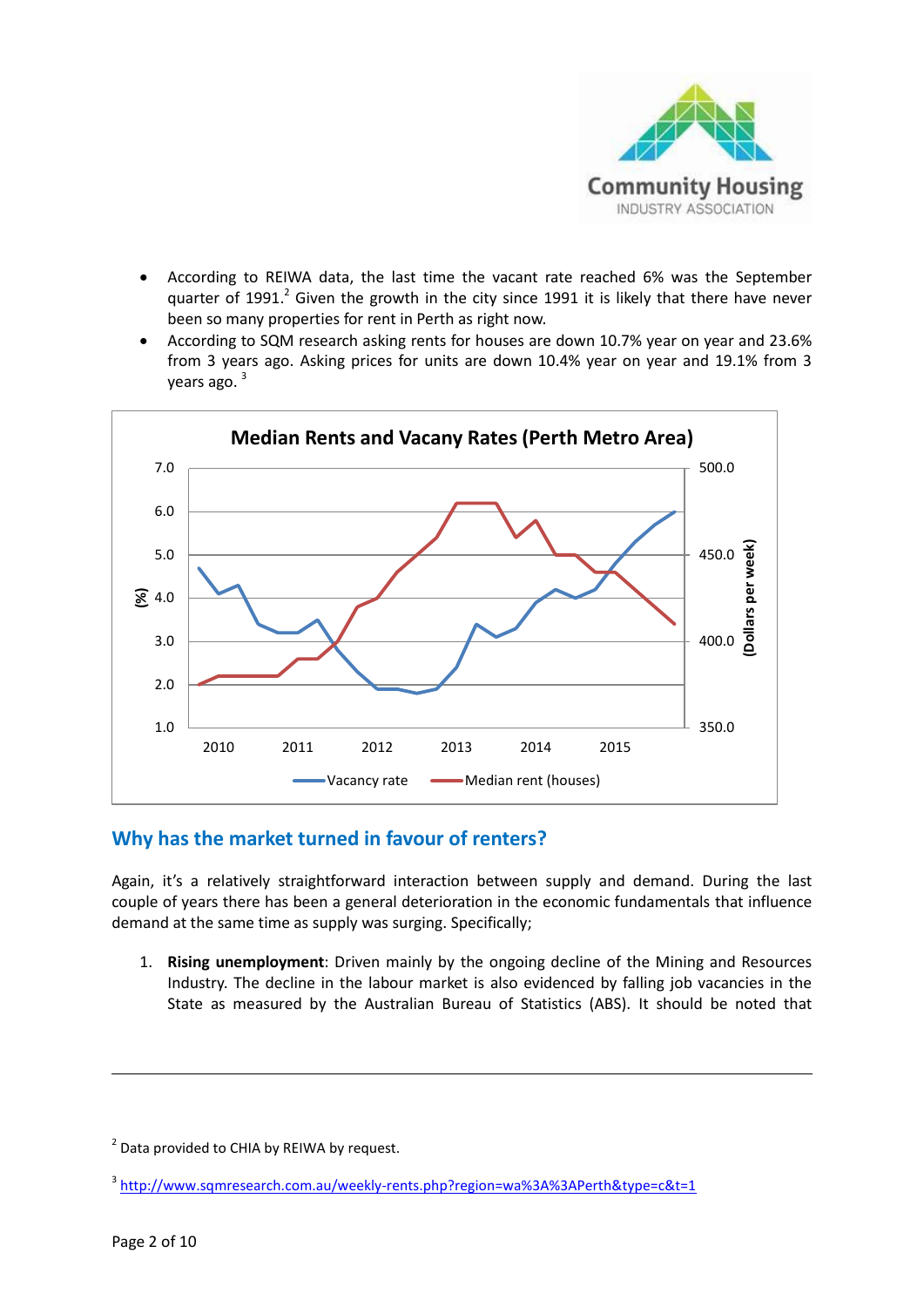

unemployment in WA is rising at a time when it is falling or standing still in other States and Territories. Rising unemployment is having a significant impact on;

2. **Population growth and net migration figures**: Perhaps the single biggest contributing factor to the crisis that occurred in the rental market in 2012/13 was the sheer number of people moving to the State. At peak, approximately 1,500 people a month<sup>4</sup> were moving to the State with most looking to settle in the Perth metropolitan area. The latest data available indicates that the net migration to WA both from interstate and overseas has collapsed. In other words, far less people are coming and far more are leaving. For example, "The gain in Net interstate migration in Western Australia has gradually increased from 2,200 persons in 2004-05 to peak at 11,400 persons in 2011-12 before decreasing to 1,000 persons in 2013- 14."<sup>5</sup> See graph on page 5 for more information.



Source: <http://www.abs.gov.au/AUSSTATS/abs@.nsf/DetailsPage/6202.0Dec%202015?OpenDocument> Table 8.

3. **First time buyer demand**: Although trending down more recently, First time buyer demand for housing has remained quite resilient during the same time as broader economic fundamentals have deteriorated. This is important because first time buyers are likely to vacate a rental property to move into home ownership thus adding supply to the overall stock of rental properties.

<sup>&</sup>lt;sup>4</sup> <http://www.domain.com.au/news/more-coming-to-wa-but-where-can-they-live-20130108-2cdvg/>

<sup>5</sup> [http://www.abs.gov.au/AUSSTATS/abs@.nsf/Latestproducts/3412.0Main%20Features62013-](http://www.abs.gov.au/AUSSTATS/abs@.nsf/Latestproducts/3412.0Main%20Features62013-14?opendocument&tabname=Summary&prodno=3412.0&issue=2013-14&num=&view) [14?opendocument&tabname=Summary&prodno=3412.0&issue=2013-14&num=&view=](http://www.abs.gov.au/AUSSTATS/abs@.nsf/Latestproducts/3412.0Main%20Features62013-14?opendocument&tabname=Summary&prodno=3412.0&issue=2013-14&num=&view)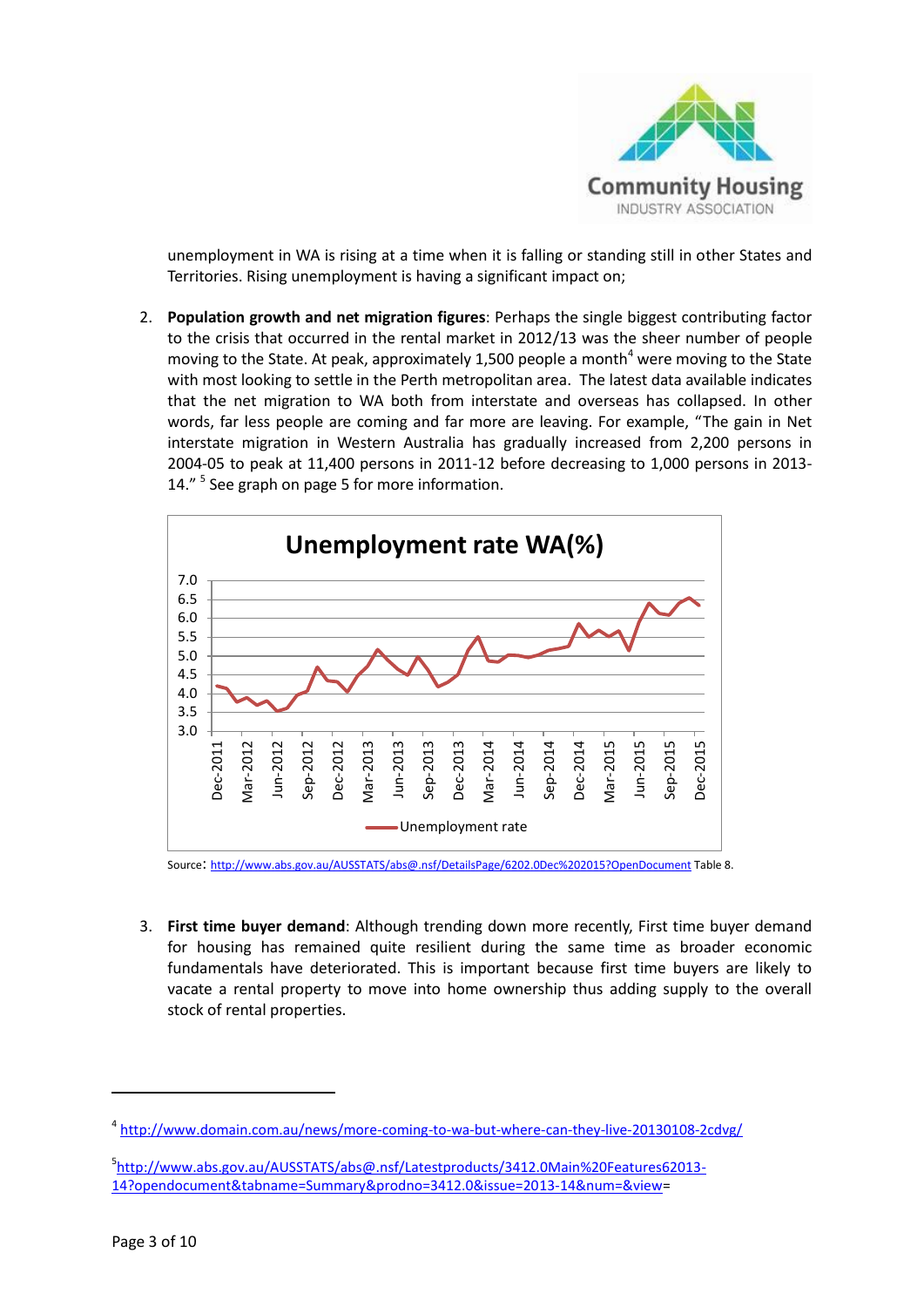

4. **Strong Investor Demand**: Investor demand for housing spiked in WA from 2011 only abating in 2015. Between the 2006 and 2011 census median rents in WA increased by 76.5%, significantly more than any jurisdiction.<sup>6</sup> Rising rents and supply shortages continued into 2012 and 2013. It is likely that these market conditions provided the rationale for many new investors, typically mum and dad investors, to buy an investment property or add another investment property to their portfolio. According to research conducted by the Bankwest Curtin Economics Centre, investor demand for housing in WA rose steadily from 2011, peaking in the last quarter of 2014 with over 40% of total housing commitments being taken out by housing investors, the highest level since 2003.<sup>7</sup> See graph on page 6. Strong investor demand contributed to;



**5. A building boom:** From 2011 to the beginning of 2015, when housing completions began to drop, WA experienced one of the largest housing construction booms in decades. At peak, in 2014 WA started a record 32,084 homes; compared to a Long term average of 20,535. $8$  The

7

<sup>6</sup> <http://commhousing.com.au/census-shows-wa-recorded-highest-rent-increases-in-country/>

[http://webcache.googleusercontent.com/search?q=cache:JeUTMFHP3WYJ:www.aph.gov.au/DocumentStore.](http://webcache.googleusercontent.com/search?q=cache:JeUTMFHP3WYJ:www.aph.gov.au/DocumentStore.ashx%3Fid%3D257bc7fd-0eff-45f4-9542-9406967f2d2a%26subId%3D353233+&cd=3&hl=en&ct=clnk&gl=au) [ashx%3Fid%3D257bc7fd-0eff-45f4-9542-9406967f2d2a%26subId%3D353233+&cd=3&hl=en&ct=clnk&gl=au](http://webcache.googleusercontent.com/search?q=cache:JeUTMFHP3WYJ:www.aph.gov.au/DocumentStore.ashx%3Fid%3D257bc7fd-0eff-45f4-9542-9406967f2d2a%26subId%3D353233+&cd=3&hl=en&ct=clnk&gl=au)

<sup>8</sup> [https://hia.com.au/~/media/HIA%20Website/Files/IndustryBusiness/Economic/presentations/WA\\_IOL\\_July2](https://hia.com.au/~/media/HIA%20Website/Files/IndustryBusiness/Economic/presentations/WA_IOL_July2015.ashx) [015.ashx](https://hia.com.au/~/media/HIA%20Website/Files/IndustryBusiness/Economic/presentations/WA_IOL_July2015.ashx)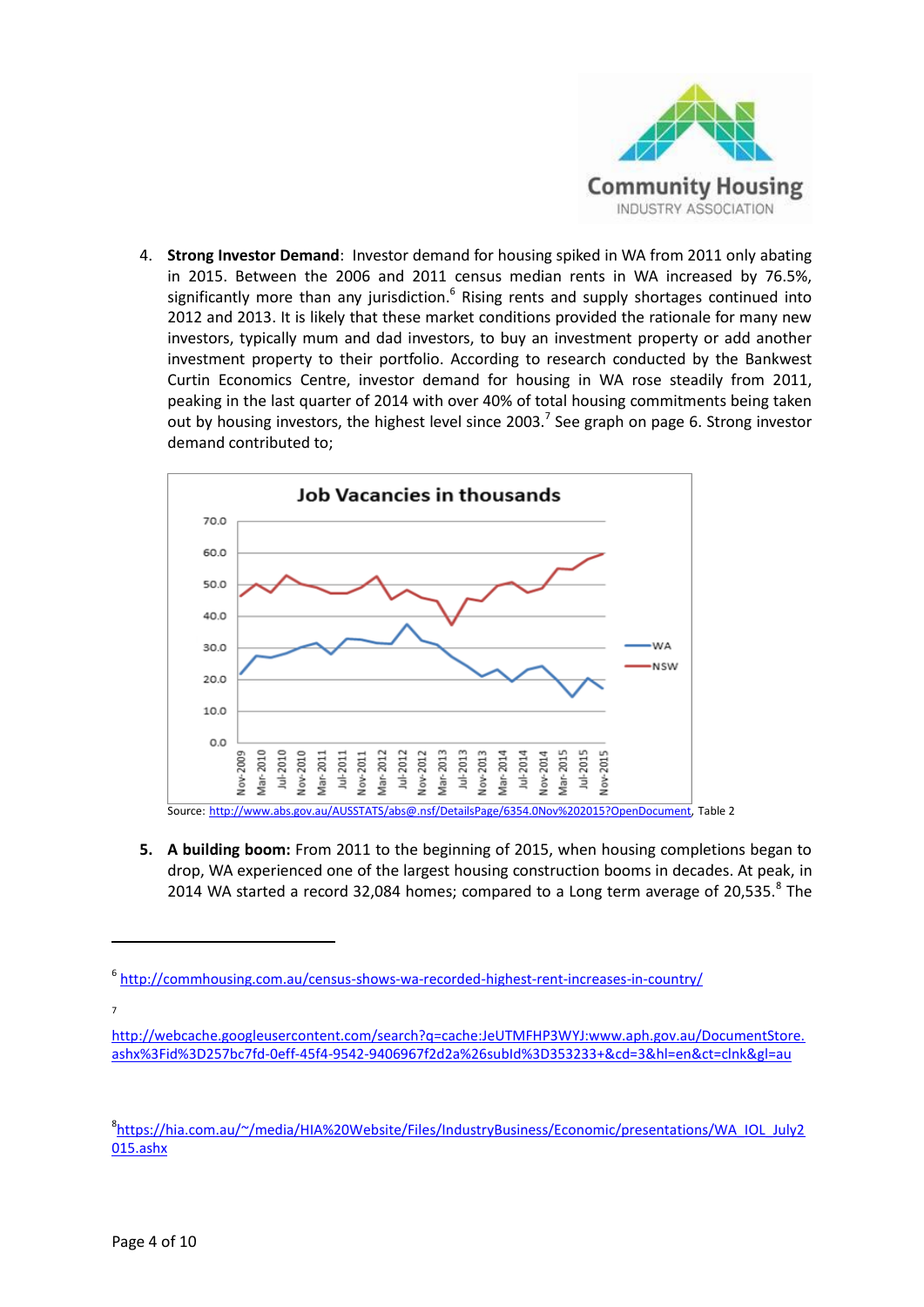

building boom was also bolstered by changes to the First Home Owners Grant Regime, which was changed to provide larger grants to buyers buying new properties rather than existing ones and a sustained period of low interest rates. See Graph on page 6.



Source: [http://www.businessinsider.com.au/charts-australias-population-hit-a-record-high-in-2014-but-the-pace-of-growth-is](http://www.businessinsider.com.au/charts-australias-population-hit-a-record-high-in-2014-but-the-pace-of-growth-is-slowing-quickly-2015-6)[slowing-quickly-2015-6](http://www.businessinsider.com.au/charts-australias-population-hit-a-record-high-in-2014-but-the-pace-of-growth-is-slowing-quickly-2015-6)

In sum, what we are witnessing now is a strong increase in the supply of rental properties following a sustained surge in investor demand for housing and an attendant building boom in the face of falling demand principally due to deteriorating conditions in the labour market and anaemic population growth levels precipitated by the end of the mining boom.

# **Implications for Perth based CHPs**

The current condition of the private rental market is likely to have several implications for Perth based CHPs. In fact, the effects are likely already being seen. They can be divided into positive and negative implications:

#### **Positive**

**1.** Greater choice for tenants ought to lead to less demand for long term and short term social housing. Rents have fallen and continue to fall which makes renting more affordable for people on lower incomes. In addition, the current market imbalance gives a significant edge to tenants over landlords and should precipitate a situation where private sector landlords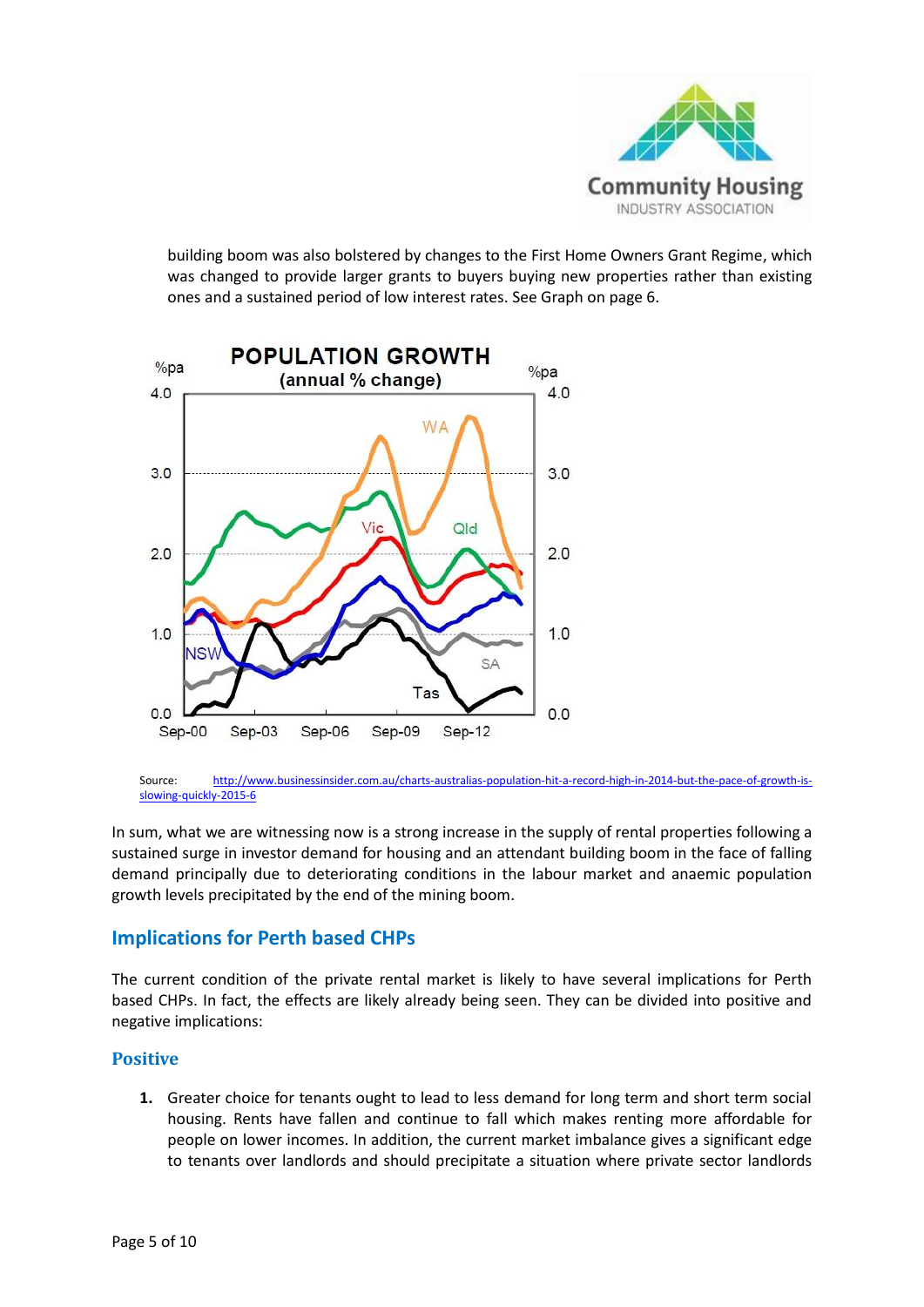

are more amenable to renting their properties to households from more disadvantaged socio-economic groups.

**2.** CHPs operating crisis and transitional properties should be able to find it easier to locate suitable properties in the private rental market to transition clients thus freeing up space for other households experiencing primary or tertiary homelessness.



Figure 5: Total dwelling commencements in WA, June 2000 - December 2014 Source: ABS Cat No 8752.0 Table 34



Figure 13 Housing Finance Commitments, by Buyer Type, July 1991 to December 2014 (%)

Source[: http://www.planning.wa.gov.au/dop\\_pub\\_pdf/HIFG\\_April\\_2015.pdf](http://www.planning.wa.gov.au/dop_pub_pdf/HIFG_April_2015.pdf)

Source:[http://www.aph.gov.au/DocumentStore.ashx?id=257bc7fd-0eff-45f4-9542-9406967f2d2a&subId=353233.,](http://www.aph.gov.au/DocumentStore.ashx?id=257bc7fd-0eff-45f4-9542-9406967f2d2a&subId=353233) p23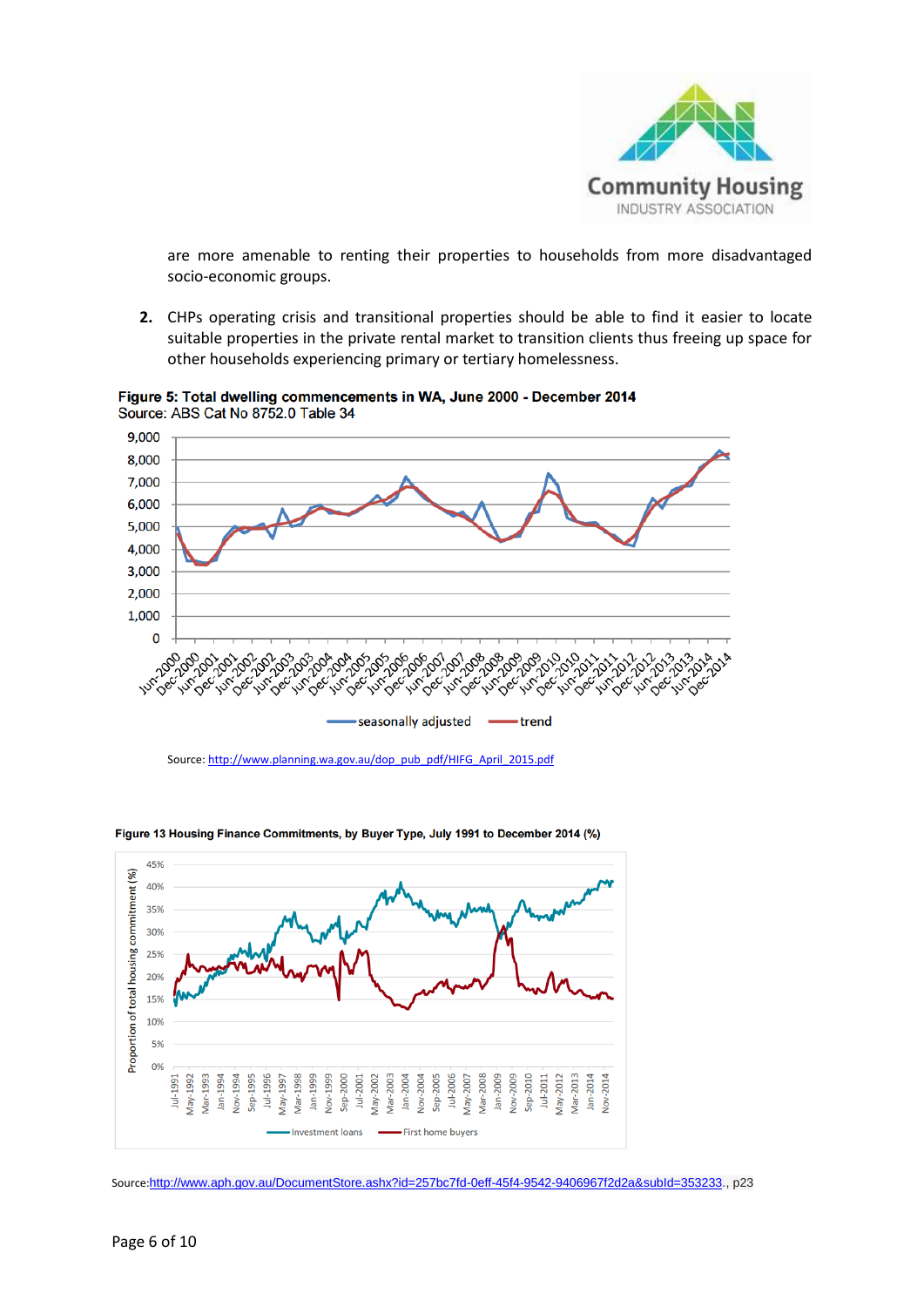

#### **Negative**

1. The vast majority of CHPs use an income based rent setting methodology which sets an upper limit on the rent that can be charged to tenants benchmarked against market rents. As market rents fall the maximum limit charged (typically 74.9% of market rent) will fall too. Those CHPs with tenants being charged rents at the maximum (74.9% of market rent) will receive less income as market rents fall with a corresponding negative impact on the organisation's bottom line.

Members who use the rent setting calculator issued by CHIA in WA (and before that, CHCWA) will be aware that it recommends the use of market rent figures supplied by the Australia Taxation Office. <sup>9</sup> It is likely that the market rent figures for Perth (which can be applied anywhere in WA) will be reduced in response to falling rents since it was last updated. CHIA expects the table the ATO to publish updated figures in June of this year and will disseminate them to members once published.

2. Falling demand for rentals is indicative of the deterioration of broader economic fundamentals underpinning the real economy. Should, for example, unemployment continue to rise, it is likely that we will see an increase in demand for social housing and for services provide by CHP's who deal extensively or exclusively with clients experiencing primary or tertiary homelessness.

# **When will the rental market recover?**

REIWA contend that the market equilibrium is reached when there is a vacancy rate of 4.0% which, in turn, will allow for moderate price inflation. At some point in the future, the rental market in Perth will find equilibrium again. In order for that to happen the supply overhang currently present in the market will have to be eroded. This will happen in two interrelated ways:

- 1. Increased demand for rentals. This could come from several sources: an increase in net migration to the State, an increase in household formation as, for example, rates of young adults leaving the family home and entering rented accommodation increase. Falling rents will likely create extra demand from this group. Any occurrence that could make the transition to home ownership more difficult; escalating house prices, tighter lending criteria, an interest rate hike.
- 2. A significant fall in the volume of new housing being built. Demand for housing from all quarters is falling and this is flowing through to housing completions (more on that later). Eventually, household formation rates resulting from a growing population should absorb the

<sup>&</sup>lt;sup>9</sup> Those figures are available here: <u>https://www.ato.gov.au/printfriendly.aspx?url=/Business/Bus/GST-and-non-</u> [commercial-rules---benchmark-market-values/#Table1](https://www.ato.gov.au/printfriendly.aspx?url=/Business/Bus/GST-and-non-commercial-rules---benchmark-market-values/#Table1)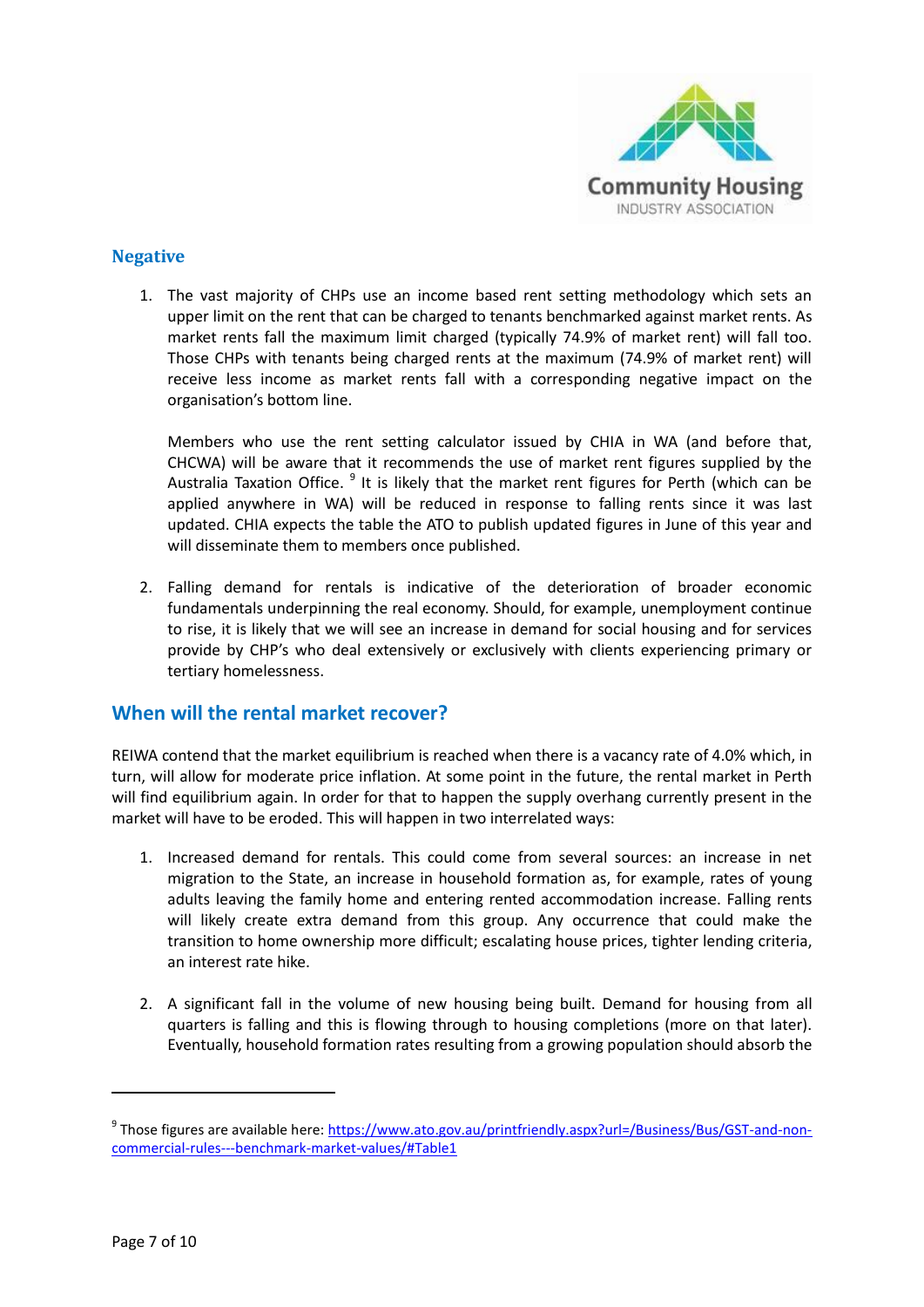

supply overhang providing its impact on the demand side is greater than the supply sides propensity to provide additional properties to the market.

It is impossible to say for sure how long this process will take to play out. However, several key economic indicators provide clues as to how both the demand and supply side for rental properties and housing more generally will develop over the coming months:

#### **Building slow down**

At present, there is an oversupply of housing in Perth. The level of stock on the market for sale is hovering around  $15,000^{10}$  (market equilibrium is thought by REIWA to be about 1200) with sales volumes at very low rates historically. Taken in isolation, this suggests, but does not demonstrate, an oversupply. There are households who would buy but are prohibited from doing so because they don't have the necessary deposit saved and/or sufficient income to service the mortgage on a property suitable for their needs. However, conditions in the private rental market confirm it. Essentially, with rents falling and so many landlords struggling to find tenants, it is impossible to argue that demand for housing, in the housing market exclusive of the social housing system, outstrips supply. In fact, the opposite is true.

It should come as no surprise then that industry forecasts for new housing completions in WA show a precipitous decline in the volume of new dwellings that will be built over the coming years. The Housing Industry Forecast Group forecasts that dwelling completions in WA, having peaked at 31,158 in 2014-15 will fall to 23,000 in 15-16 and 20,000 in 16-17.<sup>11</sup> In other words, the number of new dwellings built in 2016-17 will be 36% lower than 14-15 according to this forecast.

#### **A chill wind on Main Street**

The building slowdown will over time return the private rental market to equilibrium. However, the length of time that takes will also be influenced by demand side factors. The building slowdown will also impact demand and have a negative multiplier effect across the economy. Less housing being built means less jobs for people employed in the industry and related industries. Contemporaneously, it is likely that the mining and resources sector will continue to shed jobs, many of which are construction related jobs. "Figures from Deloitte Access Economics…highlight the employment challenge ahead for WA. DAE found investment in WA for definite and planned projects fell \$21.2 billion or 8.5 per cent between September and December. With \$105 billion of LNG projects to be completed next year, the future looks tough for WA"<sup>12</sup>

<sup>10</sup> <http://reiwa.com.au/about-us/news/perth-market-snapshot-for-the-week-ending-26-january/>

<sup>&</sup>lt;sup>11</sup> [http://www.planning.wa.gov.au/dop\\_pub\\_pdf/HIFG\\_October\\_2015\\_Report.pdf](http://www.planning.wa.gov.au/dop_pub_pdf/HIFG_October_2015_Report.pdf)

<sup>12</sup> <https://au.news.yahoo.com/thewest/wa/a/30671333/perth-s-north-feels-jobs-heat/>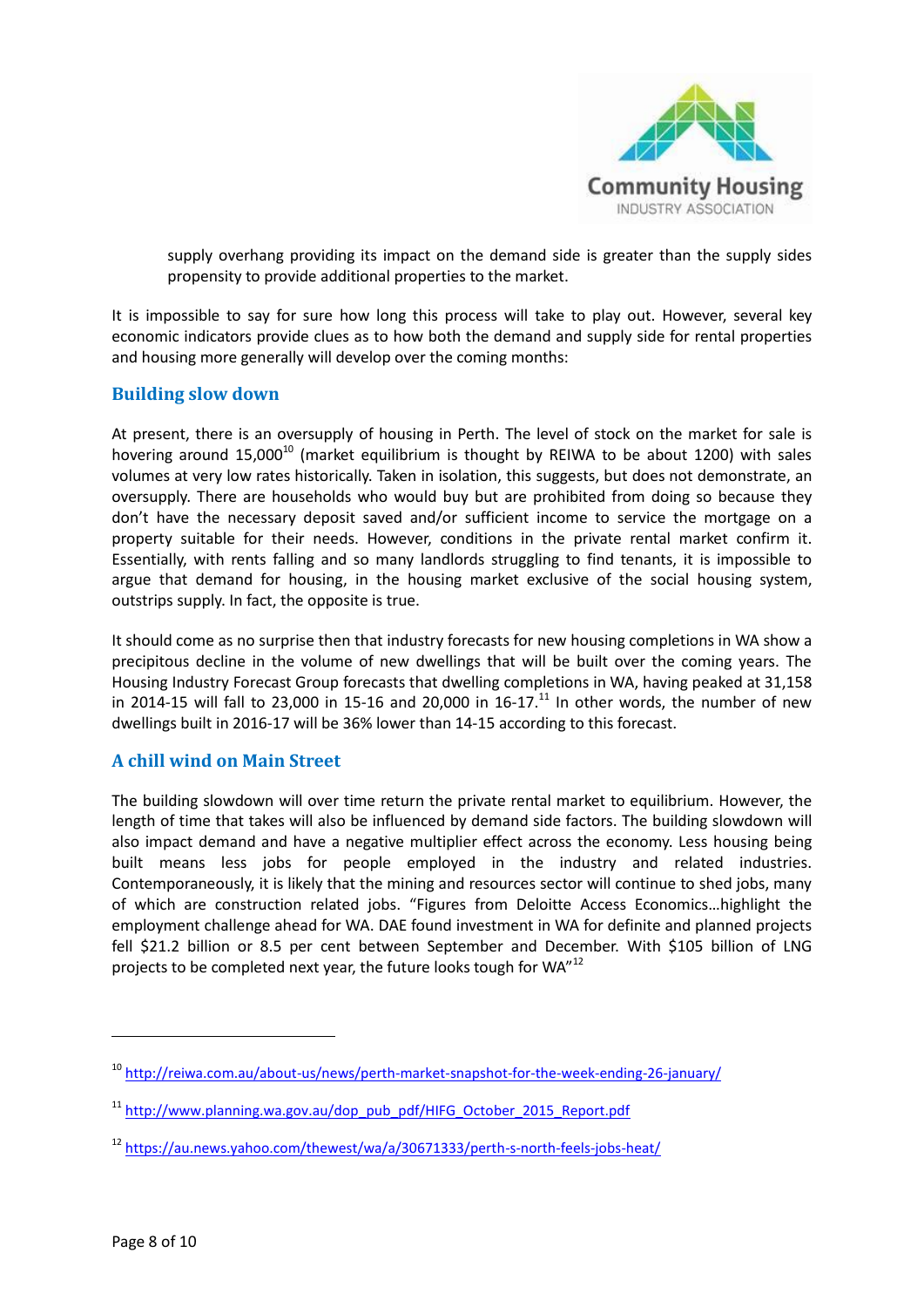

The construction industry and the mining and resources industry are major employers in WA and it's not clear what sector(s) of the economy will pick up the slack left behind to allow the economy to rebalance.

In addition, the State government's ability to increase spending in response to slowing business and household spending will be stymied by the parlous state of its budgetary and debt positions. Finally, the stimulatory effect of any further cuts to interest rates will be limited by the fact that rates are already at historic lows.

In a worst case scenario for WA, unemployment will continue to increase ameliorated only by an increase in the number of people leaving the State, or the country to find work. This will negatively impact on demand for housing at all levels and elongate the time it takes for the rental market to rebalance.

#### **Landlords rushing for the door**

The high vacancy rate is likely putting pressure on Perth's landlords, particularly, highly leveraged landlords who have bought rental properties in the last few years. This, in turn, has the potential to acerbate falls in property prices as investors look to divest. This phenomenon was described by the Curtin Business School in its submission to the Senate inquiry on Home Ownership last year:

*"In Australia overall, investment property debt makes up around 37% of total housing debt while owner occupied housing debt takes up a share of 63%. However, there are some noticeable differences across states and territories. In the territories, investment property debt takes up almost half (48%) of total housing debt. This is followed by a 43% share in WA. In all other states, the share of investment property debt is less significant, at 40% or less.*

*The increasingly dominating presence of investors in property markets is a source of concern, especially in jurisdictions such as WA and the territories. Property investors are more likely than owner occupiers to sell their investment properties during housing market slumps, especially if they are highly leveraged. Indeed, recent research has found that evidence that negatively geared investors are more likely to churn in and out of rental property investments than equity-oriented investors to preserve tax shelter benefits (Wood and Ong 2010). Hence, the presence investors could lead to instability in housing markets if they are highly leveraged."<sup>13</sup>*

In fact, it is likely that a significant proportion of the supply overhang in the home sales market is from housing investors looking to divest in light of such poor market conditions for landlords. The effect of these sales on the total stock of private rental properties in the market is likely neutral or close to neutral. This is because if the property is bought by another investor there is no net loss. Equally, if it is bought by an owner occupier, in most cases, they will transition from another owner occupied property to make the purchase or a rental property thus freeing up that property for another household.

<sup>13</sup> [file:///C:/Users/barry/Downloads/Sub\\_17%20\(2\).pdf,](file:///C:/Users/barry/Downloads/Sub_17%20(2).pdf) p23-24